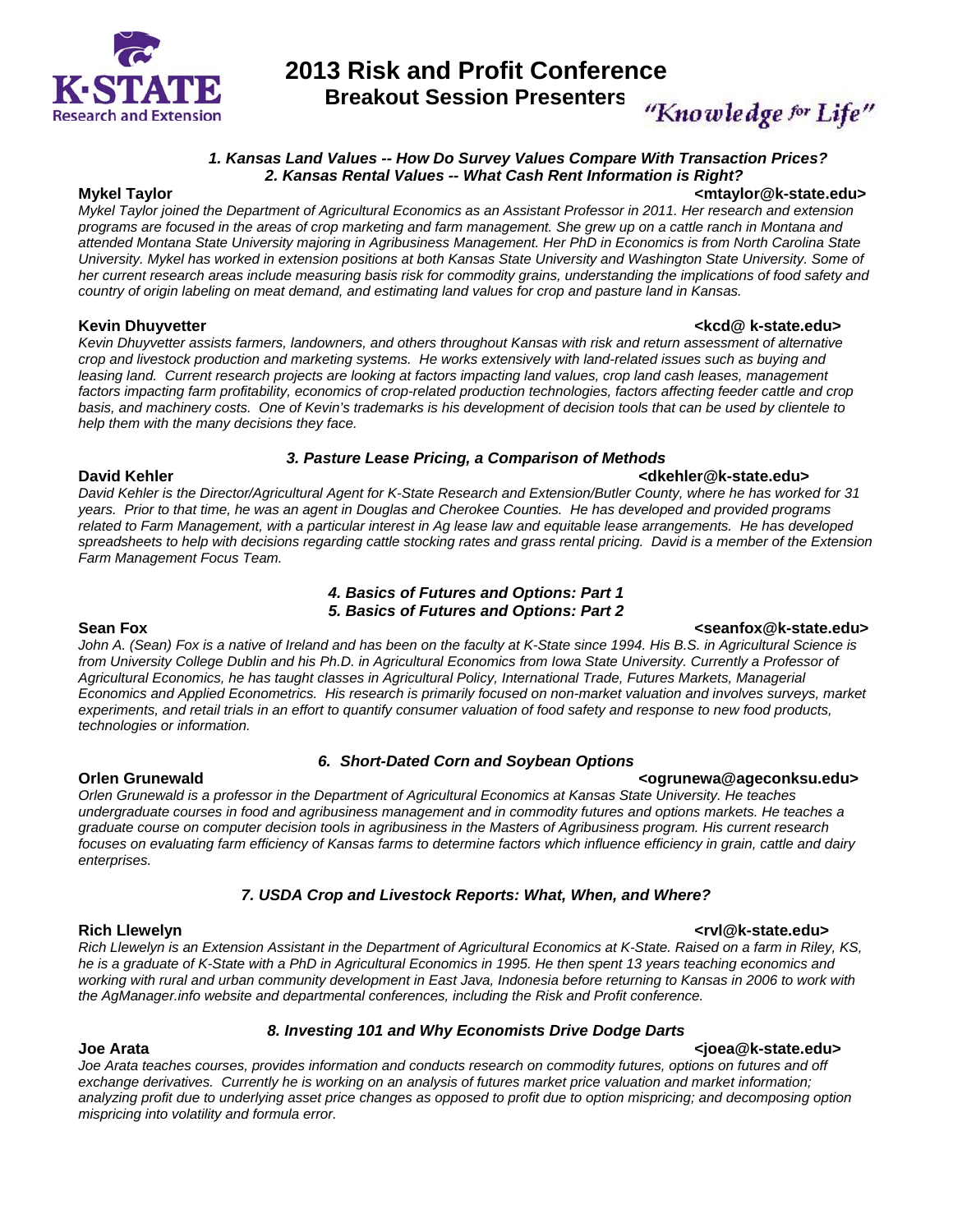

# **2013 Risk and Profit Conference**

**Breakout Session Presenters** 

## "Knowledge for Life"

### *9. Corn and Grain Sorghum Production Efficiency in Kansas*

### **Daniel O'Brien <dobrien@k-state.edu>**

Daniel O'Brien was raised on a grain and livestock farm in south central Nebraska, in which he still has an interest with his father and three *brothers. He received both Bachelor of Science (1978) and Master of Science (1980) degrees in Agricultural Economics from the University of Nebraska-Lincoln. The focus of his M.S. thesis was on analyzing the impact of agricultural cooperatives on rural Nebraska fertilizer markets. O'Brien then worked as an extension agent in western (Lincoln County) and northeastern (Pierce County) Nebraska for seven years beginning*  in early 1981. While attending graduate school at Iowa State University beginning in 1987, O'Brien worked as an Extension Assistant in *Agricultural Marketing, focusing on analysis of grain and livestock markets and price risk management strategies. He completed his Ph.D. in December 1993, focusing his dissertation research on developing a method by which to forecast the probability of alternative U.S. harvest time corn futures price outcomes. While working as Extension Farm Management Specialist in Northwest Iowa during 1993 through early 1995, he became heavily involved in analysis of the structural changes in the Iowa livestock industry associated with contract hog production. From March 1995 through May 2003, O'Brien worked as the Extension Agricultural Economist in Northwest Kansas based out of the Northwest Research and Extension Center in Colby. He held the position of Northwest Area Extension Administrative Director starting in June 2003 before returning to his Extension Agricultural Economist position in January 2007. Daniel O'Brien's ongoing extension and applied research interests and efforts are in the areas of a) grain market supply-demand analysis, bioenergy impacts and price-income risk management strategies, b) grain industry market structure, conduct and performance – focusing on grain handling and transportation issues, and c) economic analysis of irrigated and dryland cropping systems.* 

### *10. The Farm Bill and Crop Insurance*

### **Art Barnaby <barnaby@ksu.edu>**

*Dr. Art Barnaby was raised on a diversified farm, located in Elk County, Kansas. Art received his B.S. degree from Fort Hays State University, M.S. from New Mexico State University and a Ph.D. in Agricultural Economics from Texas A&M University. Art joined the Agricultural Economics faculty in 1979. He currently holds the rank of Professor.Art conducts national extension*  education programs on market risk, government commodity programs, crop insurance and public policy. Art was 1 of 30 people *who were named on Top Producer Editors' list of "Brave Thinkers: 30 Leaders Who Made a Difference" and on their list of "7 Economists, Bankers Who Challenged the Status Quo". He has authored several research projects on crop insurance issues and their impacts on farmers. His research work with the private sector was the basis for the first revenue insurance contract. Art is an author on the KSU Risk Management page on www.agmanager.info. Art is a past winner of the Excellence in Extension Award that included a \$5,000 honorarium presented by the National Association of Public and Land Grant Universities. He is also a three time winner of the American Agricultural Economics Association Distinguished Extension Program Award. Art is a frequent speaker at professional, farmer-producer, ag lender, and insurance industry meetings.* 

### *11. U.S. Beef Demand: Recent Project Synthesis and Expert Views on the Next 10 Years 12. Tackling Big Issues in the U.S. Cattle Industry: An Interactive 'Clicker Session'*

*Glynn T. Tonsor joined the Dept. of Agricultural Economics at Kansas State University in March 2010 as an Assistant Professor. He obtained his Ph.D. from KSU in 2006 and was an Assistant Professor in the Dept. of Agricultural, Food, and Resource Economics at Michigan State University from May 2006 to March 2010. Glynn's current efforts are primarily devoted to a range of integrated research and extension activities with particular focus on the cattle/beef and swine/pork industries. He has broad interests and experiences which span issues throughout the meat supply chain. Through both applied research and first-hand knowledge with livestock production, Glynn has expertise in topics including animal identification and traceability, animal welfare and handling, food safety, and price risk management and analysis.* 

### *13. World Supply and Demand for Food: An Historical Perspective and Future Prospects*  **Nathan Hendricks <nph@k-state.edu>**

*Nathan Hendricks is an Assistant Professor in Agricultural Economics at Kansas State University. He holds B.S. and M.S. from KSU and a Ph.D. from University of California, Davis. His research analyzes agricultural supply response and the effect of agricultural and environmental policies. His previous research has investigated agricultural supply dynamics, the costeffectiveness of alternative water conservation policies, and the production effects of agricultural domestic support programs. He teaches an undergraduate course on international and environmental issues in agriculture, a graduate course on agricultural policy, and a graduate team-taught course in quantitative methods.* 

### *14. Strategic Risk Management*

### **Bryan Schurle <bschurle@k-state.edu>**

*Bryan Schurle has taught numerous courses in the undergraduate program, the graduate program and the Masters of Agribusiness program including introductory courses, computer courses, quantitative courses, agricultural finance, farm management, and risk management. He currently has research and extension programs involving land values and risk management for producers.* 

### **Glynn Tonsor <gtonsor@k-state.edu>**